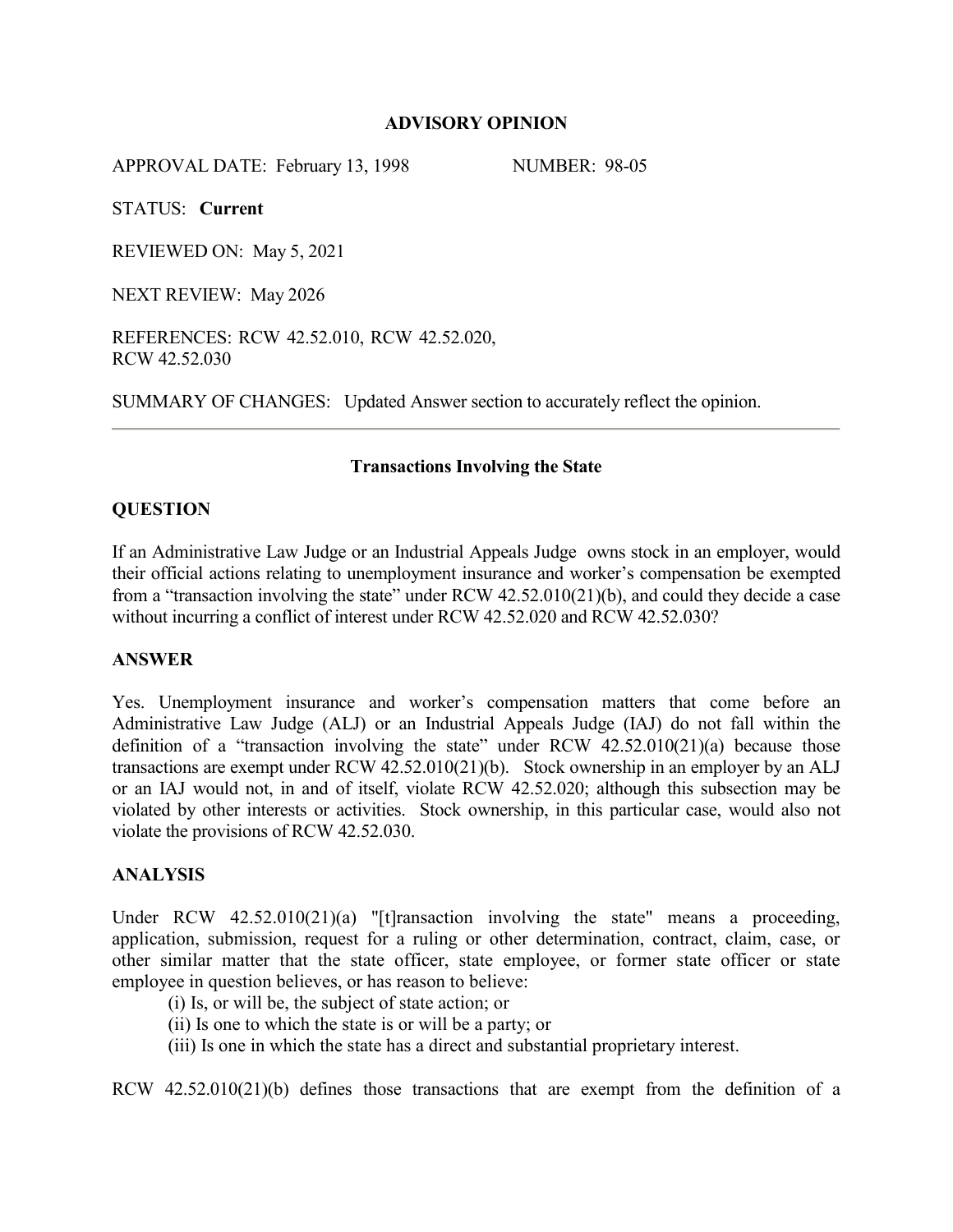"transaction involving the state," and provides that:

"Transaction involving the state" does not include the following: Preparation, consideration or enactment of legislation, including appropriation of moneys in a budget, or the performance of legislative duties by an officer or employee; or a claim, case, lawsuit, or similar matter if the officer or employee did not participate in the underlying transaction involving the state that is the basis for the claim, case, or lawsuit.

In the case of unemployment insurance and worker's compensation benefits, an ALJ or an IAJ may decide such cases, but only after and initial determination is made by either the Employment Security Department or the Department of Labor and Industries. In such cases, neither the ALJ nor the IAJ participated in the underlying transaction–the department's determination–and these cases would be exempt from the definition of a "transaction involving the state."

RCW 42.52.020, the Ethics in Public Service Act's conflict of interest statute, provides that:

No state officer or state employee may have an interest, financial or otherwise, direct or indirect, or engage in a business or transaction or professional activity, or incur an obligation of any nature, that is in conflict with the proper discharge of the state officer's or state employee's official duties.

As to whether the ownership of stock in a person who is a party to a matter before an ALJ or an IAJ in an unemployment insurance or worker's compensation case might create a conflict of interest under RCW 42.52.020 or RCW 42.52.030, the Board considers that such a conflict would not occur under RCW 42.52.020 merely on the basis of stock ownership, unless the ALJ or IAJ was also an interested party in the case or had a conflict on some other basis.

RCW 42.52.030 applies to financial transactions generally, and prohibits state officers and state employees from having a beneficial interest in a transaction involving the state. RCW 42.52.030(1) specifically applies to situations where a state officer or state employee may be beneficially interested in a contract, sale, lease, purchase, or grant under his or her supervision; or to situations when a state officer or state employee accepts compensation, a gratuity, or a reward from others beneficially interested in these matters. However, because unemployment insurance or worker's compensation are not matters that constitute a "contract, sale, lease, purchase, or grant," stock ownership by an ALJ or IAJ would not create a beneficial interest that violates these subsections.

RCW 42.52.030(2) provides that:

 $\overline{a}$ 

No state officer or state employee may participate in a transaction involving the state in his or her official capacity with a person of which the officer or employee is an officer, agent, employee, or member, or in which the officer or employee owns a beneficial interest, except that an officer or employee of an institution of higher education or the \*Spokane  $intercollective research<sup>1</sup>$  $intercollective research<sup>1</sup>$  $intercollective research<sup>1</sup>$  and technology institute may serve as an officer, agent, employee, or member, or on the board of directors, board of trustees, advisory board, or committee or

<span id="page-1-0"></span><sup>&</sup>lt;sup>1</sup> The Spokane intercollegiate research and technology institute was abolished by 2011 1st sp.s. c 14  $\S$  17.